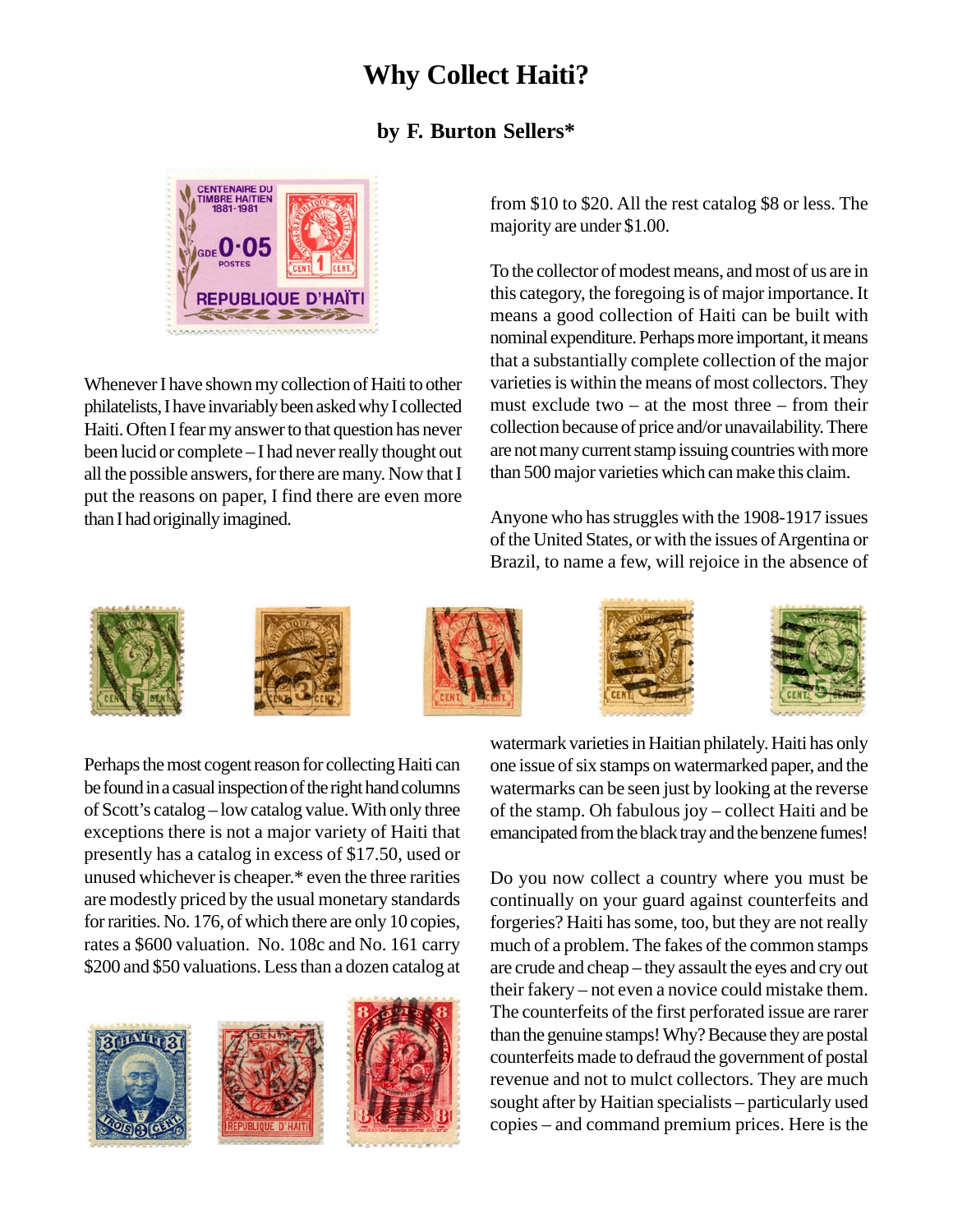case where you can rejoice if a counterfeit is foisted on you. The surcharged issues of 1902 and 1906 are the only real fly in the ointment.

But how about present - day Haiti? Do we have to worry about unneeded issues – manipulated issues – printers' waste that reaches the philatelic market through some back door? This is a common problem with many countries, but Haiti comes to the collector with exceptionally clean hands. She hasn't even issued a Rotary commemorative or a 1956 Olympics topical! Seriously, there has been very little questionable in Haitian philately – nothing whatsoever in recent years. Haiti has issued only a few semi-postals and those with



modest surtaxes. The author knows of no manipulated or short issues – the modest catalog values of Haitian stamps confirm this observation. There seem to be no issues or values which do not serve some valid postal need. There are no exorbitantly high values – the highest value issued to date is equivalent to \$1.50. The stamps are generally available and commercially used.

They are printed by well-known companies with reputations for integrity and a complete absence of "backdoor" deal. Most of the 2oth Century issues have been printed by the American bank note company which is so zealous in guarding the interests of their clients that they won't even tell me how many stamps were in a sheet of some of the Haitian issues they printed in the 1930's! More recent issues have been the work of Waterlow and sons of London or Courvoisier of Switzerland, both firms of international repute in the printing of postage stamps. Further, the present postal policies of Haiti provide the collector with several colorful issues each year but he is never swamped with the rash of issues that some countries offer to bolster sagging revenues or to provide tax-free living for their residents. A five-dollar bill each of recent years would cover Haiti's annual postal output.



Another pleasure in collecting Haiti has come to me as an unexpected dividend – Haiti has a fascinating history! As I studied the scenes or people depicted on Haiti's stamps my curiosity was aroused. I checked on this and that – read a little here and there and soon found myself so engrossed in the developing history of Haiti that I read everything I could find. You, too, will be amazed when you dip into Haiti's turbulent history – when you learn about the first all-negro republic on this hemisphere. You will learn that a Haitian contingent aided the United States in its struggle for independence, that the country has been a kingdom and empire as well as a republic – and sometimes both at the same time! Read about the events that led up to the occupation of Haiti by the U.S. Marines in 1915 – an occupation that continued until 1934. But enough of history. I will leave that pleasant investigation to you after your collection is under way.



If you are the collector who is interested in virgin territory for collecting, again Haiti is recommended. The opportunities to be a trail-blazer are manifold. So little is known about the postal history of Haiti – so much remains to be explored and reported. If you have a talent for research or reporting, you can be assured of all the material for study, all the leads to be followed, a host of unanswered questions and big and little mysteries – enough to keep you engrossed for a lifetime.